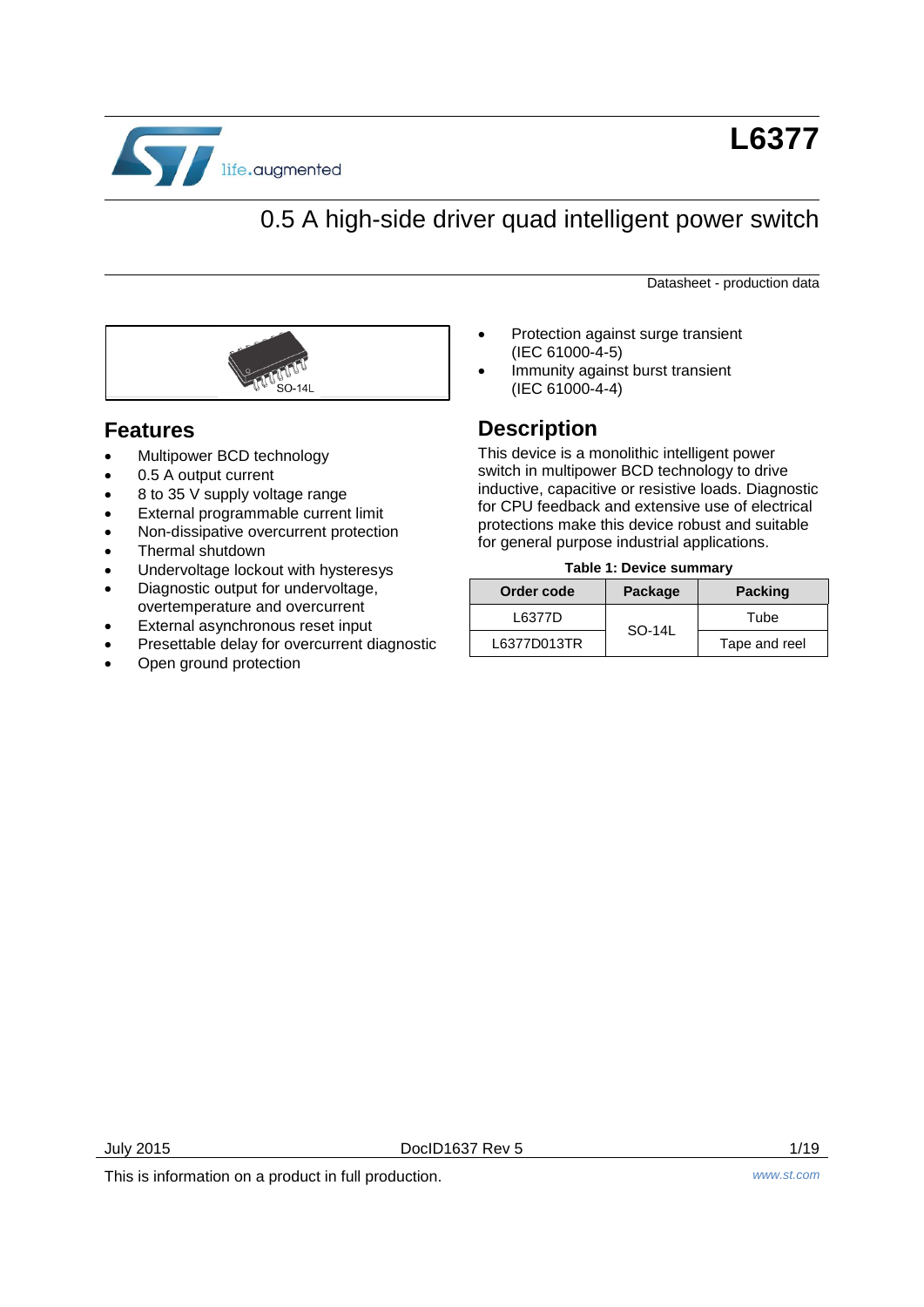# **Contents**

| 1                       |     |  |    |  |  |
|-------------------------|-----|--|----|--|--|
| $\overline{2}$          |     |  |    |  |  |
| 3                       |     |  |    |  |  |
|                         | 3.1 |  |    |  |  |
|                         | 3.2 |  |    |  |  |
|                         | 3.3 |  |    |  |  |
|                         | 3.4 |  |    |  |  |
| $\boldsymbol{4}$        |     |  |    |  |  |
| 5                       |     |  |    |  |  |
| 6                       |     |  |    |  |  |
|                         | 6.1 |  |    |  |  |
| $\overline{\mathbf{z}}$ |     |  | 18 |  |  |

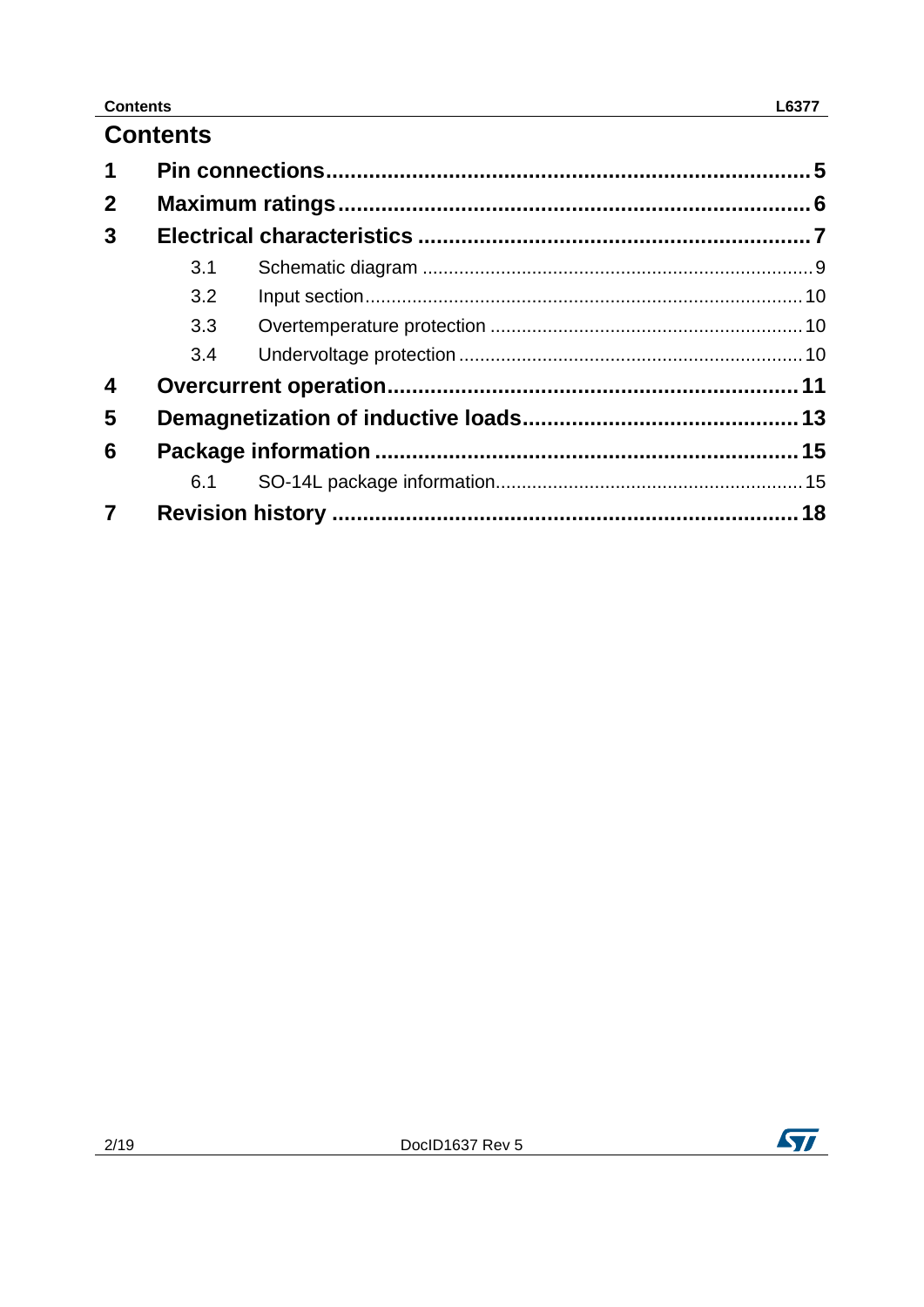# L6377<br>List of tables

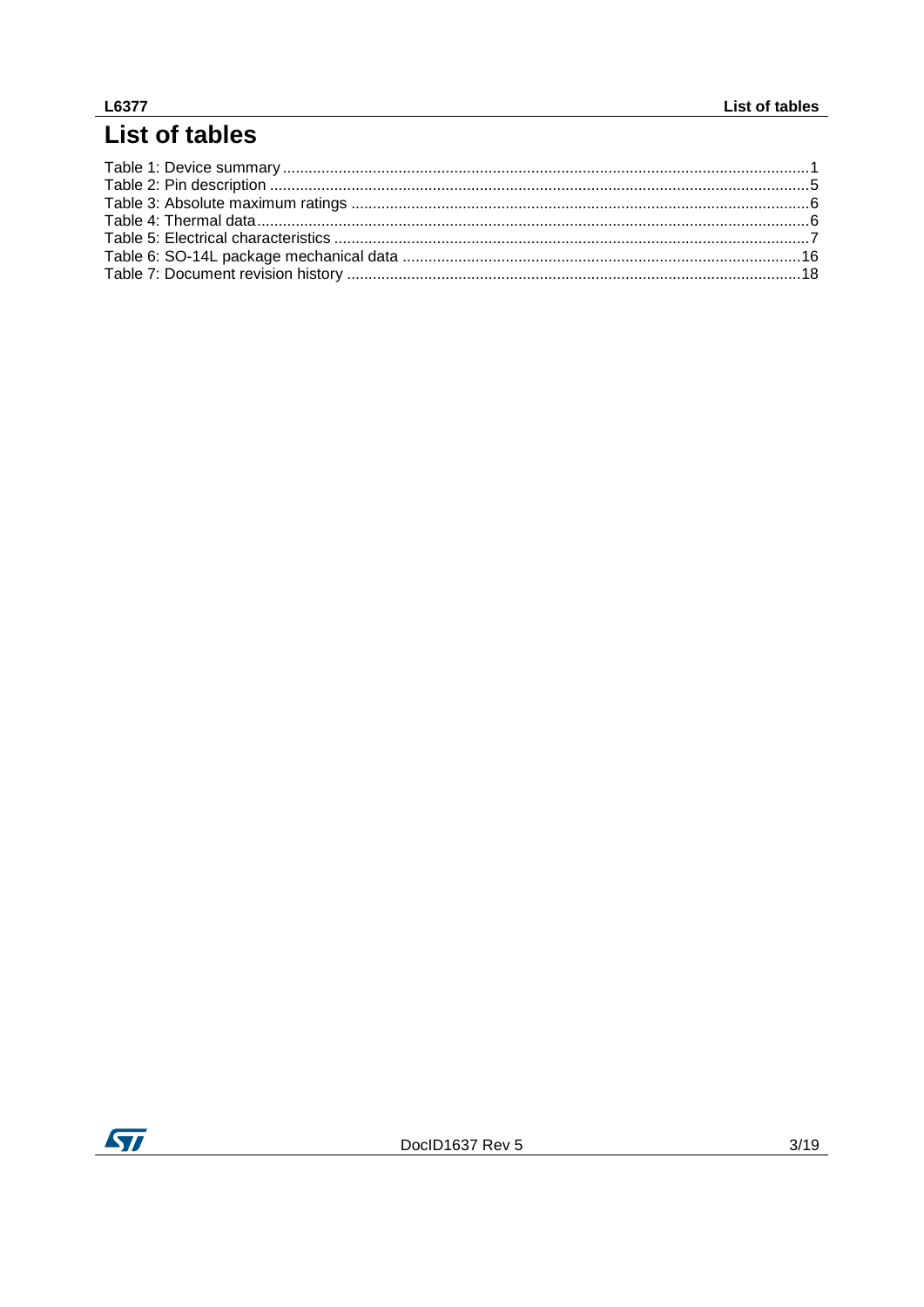# List of figures

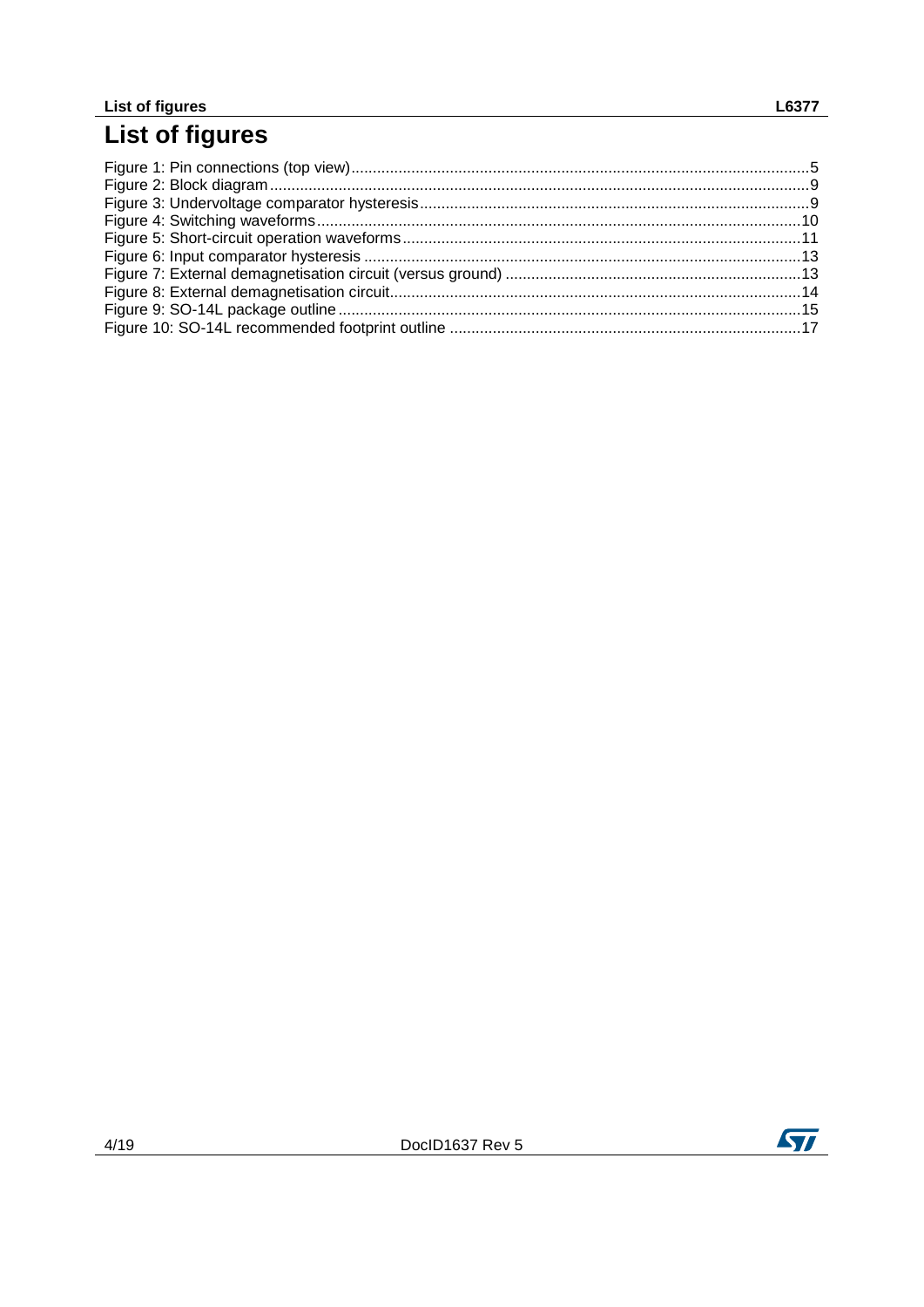# **1 Pin connections**

<span id="page-4-2"></span><span id="page-4-0"></span>

<span id="page-4-1"></span>

| <b>Pin</b>           | Pin name     | <b>Function</b>                                                                   |
|----------------------|--------------|-----------------------------------------------------------------------------------|
| 1, 6, 7, 8, 9,<br>14 | N.C.         | Not connected                                                                     |
| 2                    | GND          | Ground pin                                                                        |
| 3                    | OUT          | High-side output. Controlled output with current limitation                       |
| 4                    | $V_{\rm S}$  | Supply voltage. Range with undervoltage monitoring                                |
| 5                    | $R_{SC}$     | Current limiting setting                                                          |
| 10                   | ON.<br>DELAY | Delay setting for overcurrent diagnostic                                          |
| 11                   | <b>DIAG</b>  | Diagnostic open drain output for overtemperature, undervoltage and<br>overcurrent |
| $12 \overline{ }$    | $IN +$       | Comparator non-inverting input                                                    |
| 13                   | <b>RESET</b> | Asynchronous reset input                                                          |

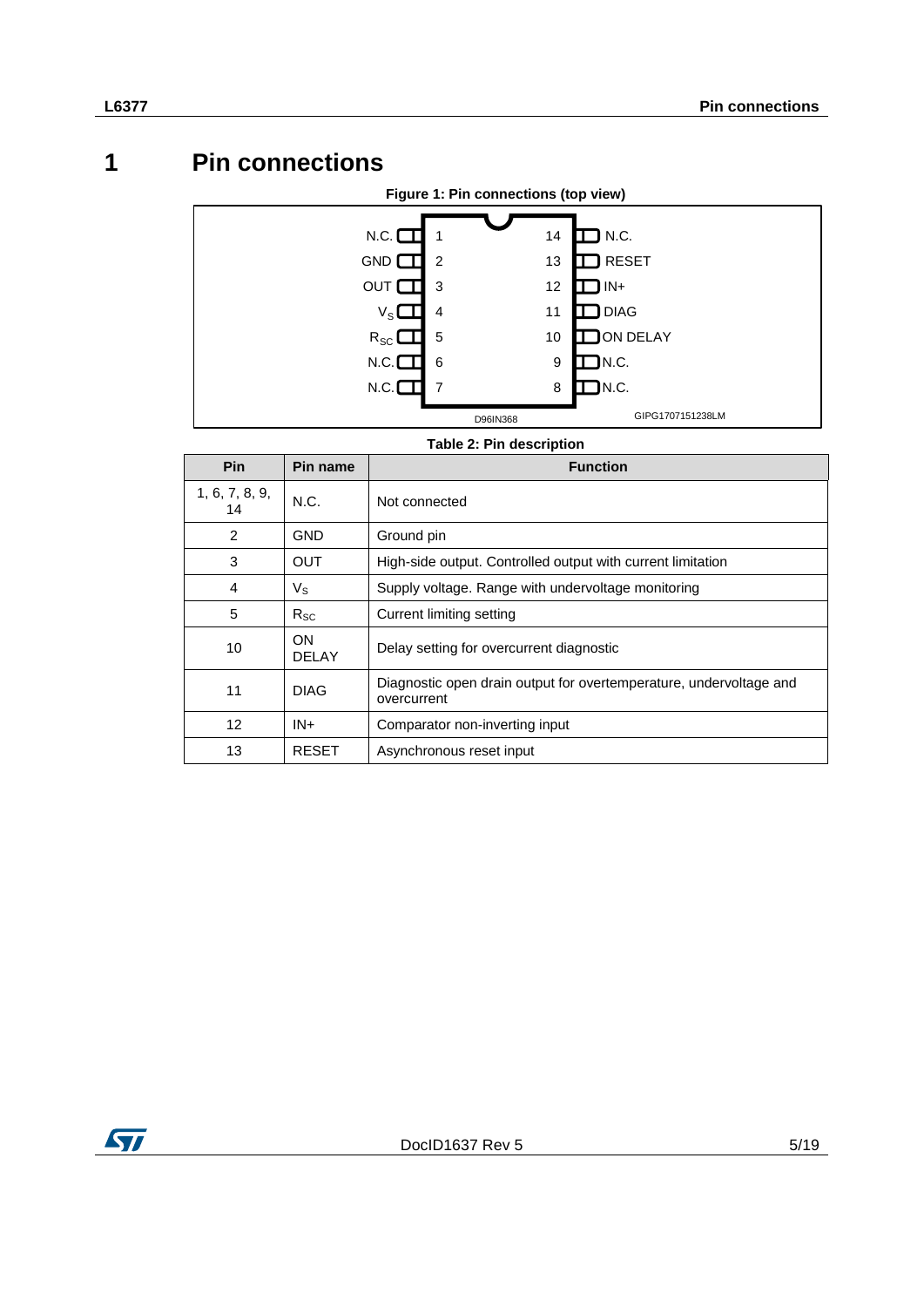# **2 Maximum ratings**

**Table 3: Absolute maximum ratings**

<span id="page-5-1"></span><span id="page-5-0"></span>

| <b>Symbol</b>                    | <b>Parameter</b>                                                           | Value                  | Unit   |
|----------------------------------|----------------------------------------------------------------------------|------------------------|--------|
|                                  | Pin 4: supply voltage (tw $\leq 10$ ms)                                    | 50                     | V      |
| $V_{s}$                          | Pin 4: supply voltage (DC)                                                 | 40                     | $\vee$ |
| V <sub>S</sub> -V <sub>OUT</sub> | Pin 4 vs 3: supply to output<br>Internally limited<br>differential voltage |                        | $\vee$ |
| $V_{od}$                         | Pin 10: externally forced voltage                                          | $-0.3$ to $7$          | V      |
| $I_{od}$                         | Pin 10: externally forced current                                          | ±1                     | mA     |
| <b>IRESET</b>                    | Pin 13: reset input current<br>(forced)                                    | ±2                     | mA     |
| <b>VRESET</b>                    | Pin 13: reset input voltage                                                | $-0.3$ to 40           | $\vee$ |
| $I_{\text{out}}$                 | Pin 3: output current<br>Internally limited                                |                        |        |
| $V_{\text{out}}$                 | Internally limited<br>Pin 3: output voltage                                |                        | W      |
| $E_{\rm ii}$                     | Total energy inductive load: $(T_J =$<br>125 °C                            |                        | mJ     |
| $P_{\text{tot}}$                 | Power dissipation<br>Internally limited                                    |                        |        |
| V <sub>diag</sub>                | Pin 11: external voltage                                                   | $-0.3$ to 40<br>$\vee$ |        |
| Idiag                            | Pin 11: externally forced current                                          | $-10$ to 10            | mA     |
| $\mathbf{l}_{\rm i}$             | Pin 12: input current<br>20                                                |                        | mA     |
| $V_i$                            | Pin 12: input voltage<br>$-10$ to $V_s + 0.3$                              |                        | $\vee$ |
| $T_{op}$                         | Ambient temperature, operating<br>$-25$ to 85<br>range                     |                        | °C     |
| T                                | Junction tmperature, operating<br>-25 to 125<br>range                      |                        | °C     |
| $T_{\text{stq}}$                 | °C<br>$-55$ to 150<br>Storage temperature                                  |                        |        |

#### **Table 4: Thermal data**

<span id="page-5-2"></span>

| Symbol       | <b>Parameter</b>                    | Value    | Unit |
|--------------|-------------------------------------|----------|------|
| $R_{th(JA)}$ | Thermal resistance junction-ambient | 150 max. | °C⁄W |

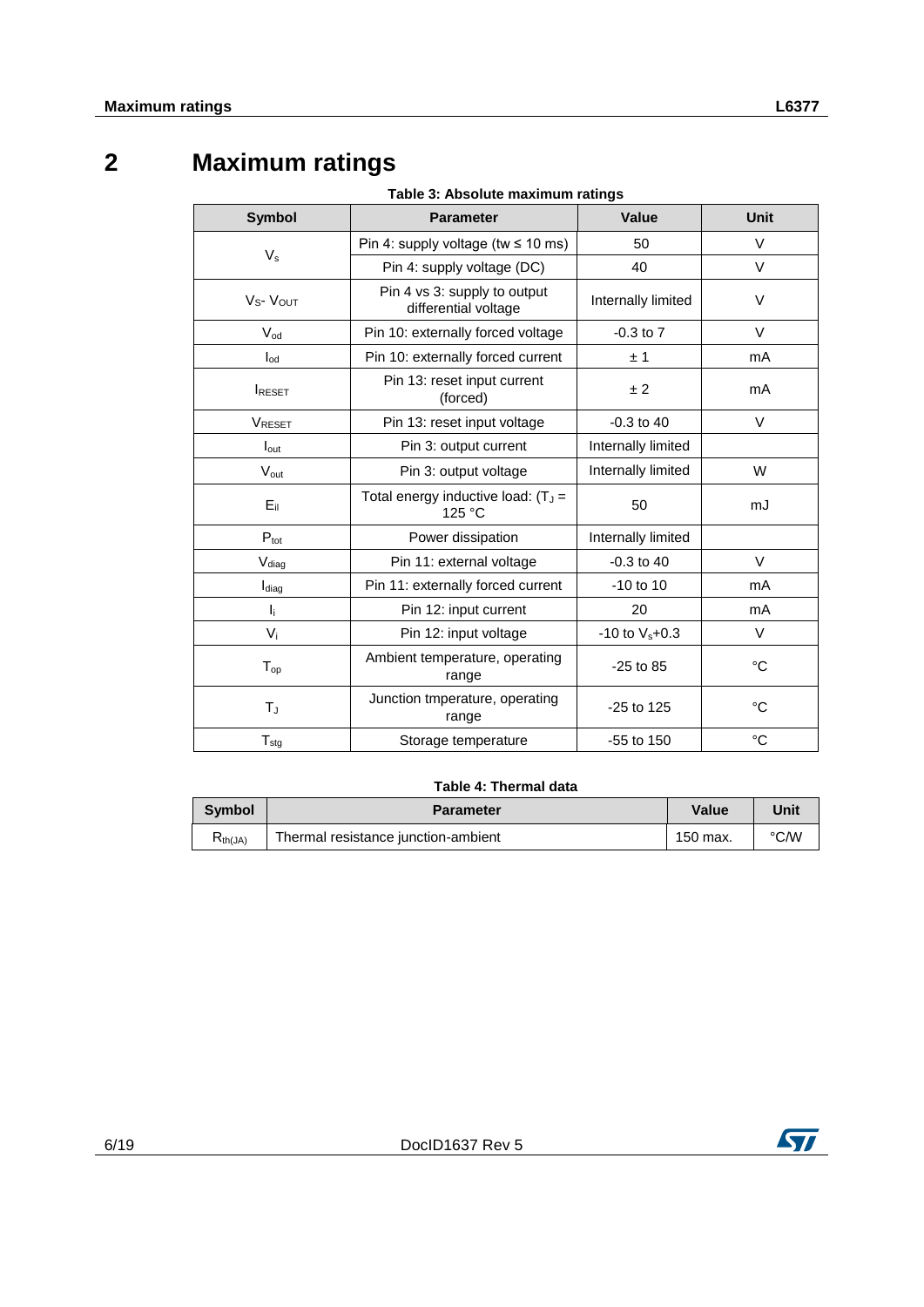# **3 Electrical characteristics**

<span id="page-6-0"></span> $V_S = 24$  V; T<sub>J</sub> = -25 to 125 °C, unless otherwise specified

**Table 5: Electrical characteristics** 

<span id="page-6-1"></span>

| <b>Symbol</b>     | Pin            | <b>Parameter</b>                              | <b>Test conditions</b>                                | Min.           | Typ. | Max.           | Unit   |
|-------------------|----------------|-----------------------------------------------|-------------------------------------------------------|----------------|------|----------------|--------|
| DC operation      |                |                                               |                                                       |                |      |                |        |
| $V_{smin}$        |                | Supply voltage for valid<br>diagnostic        | $I_{diag} \geq 0.5$ mA;<br>$V_{\text{diag}} = 1.5 V;$ | 4              |      | 35             | V      |
| $V_{\rm S}$       |                | Operative supply voltage                      |                                                       | 8              | 24   | 35             | $\vee$ |
| $V_{\sf sth}$     | $\overline{4}$ | Undervoltage lower<br>treshold                |                                                       | $\overline{7}$ |      | 8              | V      |
| $V_{\text{shys}}$ |                | Undervolatge hysteresis                       |                                                       | 300            | 500  | 700            | mV     |
| $I_q$             |                | Quiescent current                             | Output pen                                            |                | 800  |                | μA     |
| $I_{q0}$          |                |                                               | Output on                                             |                | 1.6  |                | mA     |
| $V_{\text{ith}}$  |                | Input threshold voltage                       |                                                       | 0.8            | 1.3  | $\overline{c}$ | V      |
| $V_{iths}$        |                | Input threshold hysteresis                    |                                                       | 50             |      | 400            | mV     |
| $V_{il}$          | 12             | Input low level voltage                       |                                                       | -7             |      | 0.8            | V      |
| $V_{ih}$          |                | Input high level voltage                      | $V_s < 18 V$                                          | $\overline{2}$ |      | $V_S-3$        | V      |
|                   |                |                                               | $V_S > 18 V$                                          | $\overline{c}$ |      | 15             |        |
| $I_{ib}$          |                | Input bias current                            | $V_i = -7$ to 15 V                                    | $-250$         |      | 250            | μA     |
| $V_{rth}$         |                | Reset threshold voltage                       |                                                       | 0.8            | 1.3  | 2              | $\vee$ |
| $V_{rl}$          | 13             | Reset low level voltage                       |                                                       | 0              |      | 0.8            | V      |
| $V_{rh}$          |                | Reset high level voltage                      |                                                       | $\overline{2}$ |      | 40             | V      |
| $I_{rb}$          |                | Reset pull down current                       |                                                       |                | 5    |                | μA     |
| $I_{dch}$         | 10             | Delay capacitor charging<br>current           | ON delay pin<br>shorted-to-ground                     |                | 2.5  |                | μA     |
| V <sub>rsc</sub>  |                | Output voltage on Rsc pin                     | R <sub>sc</sub> pin floating                          |                | 1.25 |                | $\vee$ |
| I <sub>rsc</sub>  | 5              | Output current on R <sub>sc</sub> pin         | R <sub>sc</sub> pin shorted-to-<br><b>GND</b>         |                |      | 300            | μA     |
| ldlkg             |                | Diagnostic output leakage<br>current          | Diagnostic off                                        |                |      | 25             | μA     |
| V <sub>diag</sub> | 11             | Diagnostic output voltage<br>drop             | $I_{diag} = 5$ mA                                     |                |      | 1.5            | V      |
|                   |                |                                               | $I_{\text{out}} = 625 \text{ mA}$<br>$T_J = 25 °C$    |                | 250  | 350            |        |
| $V_{don}$         |                | Output voltage drop                           | $I_{\text{out}} = 625 \text{ mA}$<br>$T_J = 125 °C$   |                | 400  | 500            | mV     |
| $I_{0lk}$         | $\mathbf{3}$   | Output leakage current                        | $V_i = Iow$ ; $V_{out} = 0$                           |                |      | 100            | μA     |
| $V_{ol}$          |                | Output low-state voltage                      | $V_i$ = high; pin<br>floating                         |                | 0.8  | 1.5            | V      |
| $V_{\text{cl}}$   |                | Internal voltage clamp<br>$(V_s$ - $V_{out})$ | $Io = 200$ mA single<br>$pulsed = 300 ms$             | 48             | 53   | 58             | V      |

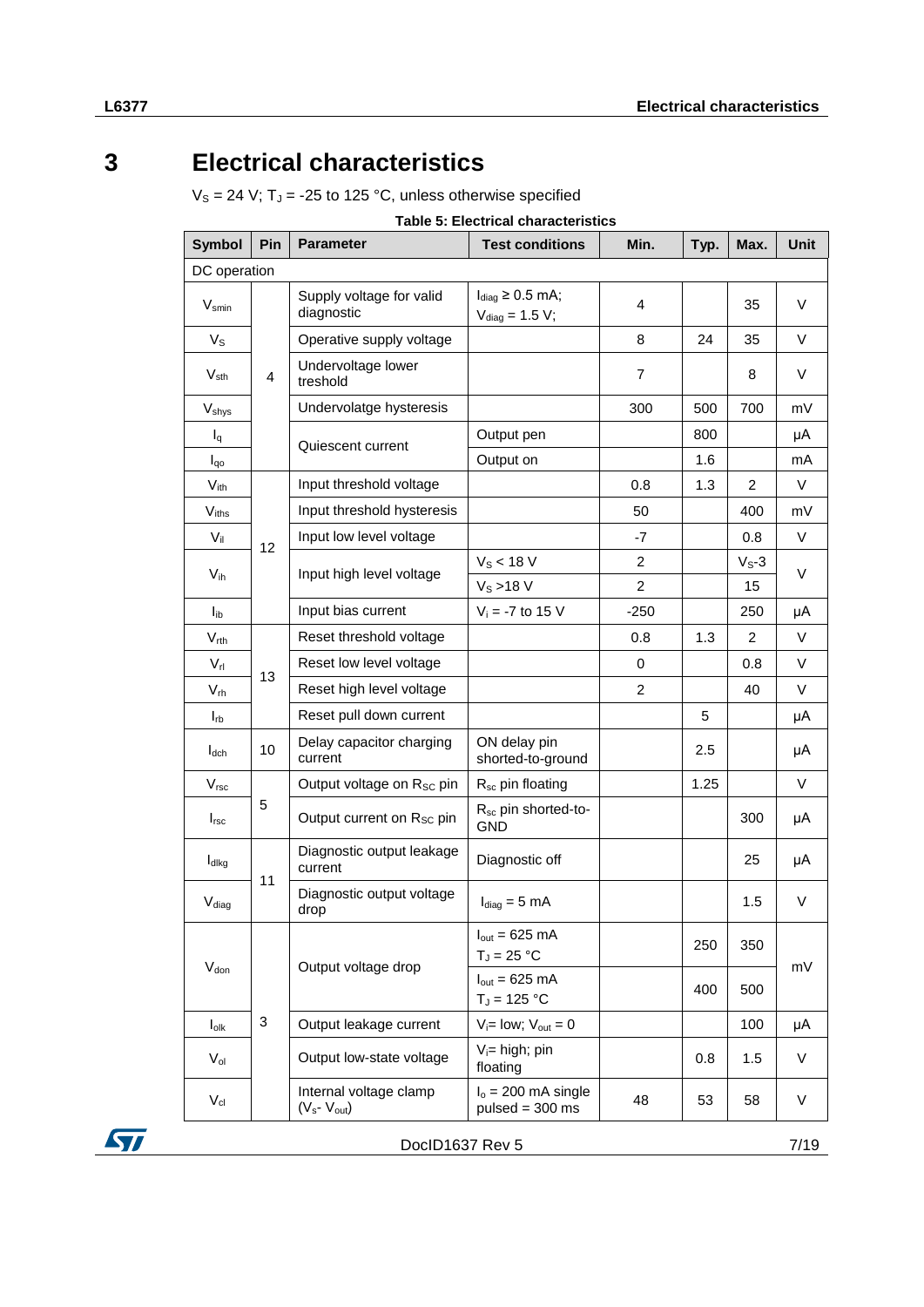#### **Electrical characteristics L6377**

| <b>Symbol</b>    | Pin                      | <b>Parameter</b>                            | <b>Test conditions</b>                                                    | Min.                    | Typ. | Max. | <b>Unit</b> |
|------------------|--------------------------|---------------------------------------------|---------------------------------------------------------------------------|-------------------------|------|------|-------------|
| $_{\rm lsc}$     |                          | Short-circuit output<br>current             | $V_s = 8$ to 35 V;<br>$R_1 = 2 \Omega$ ; $R_{sc} = 5$<br>to 30 k $\Omega$ | $5/R_{SC}$ = k $\Omega$ |      | A    |             |
| $T_{max.}$       |                          | Overtemperature upper<br>threshold          |                                                                           |                         | 150  |      | °C          |
| $T_{\text{hys}}$ |                          | Overtemperature<br>hysteresis               |                                                                           |                         | 20   |      | °C          |
| AC operation     |                          |                                             |                                                                           |                         |      |      |             |
| $t_f - t_f$      |                          | Rise or fall time                           | $V_s = 24 V; R_1 = 70$<br>$\Omega$ R <sub>i</sub> to ground               |                         | 20   |      | μs          |
| $t_d$            | 3                        | Delay time                                  |                                                                           |                         | 5    |      |             |
| dV/dt            |                          | Slew rate (rise and fall<br>edge)           | $V_s = 24 V$ ; R <sub>1</sub> = 70<br>$\Omega$ R <sub>i</sub> to ground   | 0.7                     | 1    | 1.5  | $V/\mu s$   |
| $t_{ON}$         |                          | On-time during short-<br>circuit condition  | $50$ pF < $C_{\text{DON}}$ < 2<br>nF                                      |                         | 1.28 |      | µs/pF       |
| $t_{\text{OFF}}$ | 10 <sup>1</sup>          | Off-time during short-<br>circuit condition |                                                                           |                         | 64   |      | ton         |
| $f_{\text{max}}$ |                          | Maximum operating<br>frequency              |                                                                           |                         | 25   |      | kHz         |
|                  | Source drain NDMOS diode |                                             |                                                                           |                         |      |      |             |
| V <sub>fsd</sub> |                          | Forward on voltage                          | $Ifsd = 625 mA$                                                           |                         | 1    | 1.5  | V           |
| $I_{\text{fp}}$  |                          | Forward peak current                        | $t_p = 10$ ms; duty<br>$cycle = 20%$                                      |                         |      | 1.5  | A           |
| $t_{rr}$         |                          | Reverse recovery time                       | $I_{\text{fsd}} = 500 \text{ mA}$ ;<br>$dl_{fsd}/dt = 25$ A/µs            |                         | 200  |      | ns          |
| t <sub>fr</sub>  |                          | Forward recovery time                       |                                                                           |                         | 50   |      | ns          |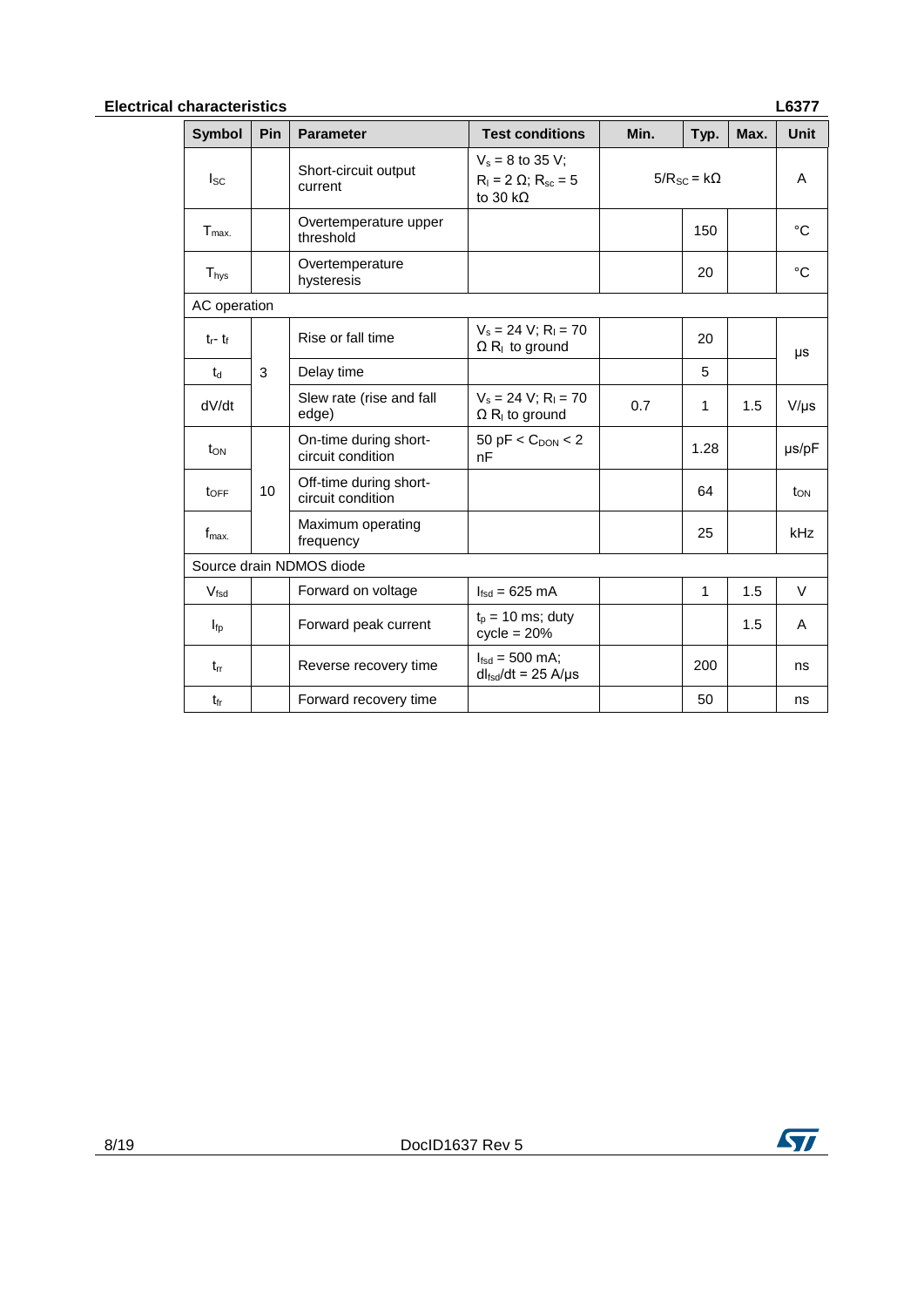# **3.1 Schematic diagram**

<span id="page-8-1"></span><span id="page-8-0"></span>

D94IN126A  $\sqrt{s}$ 

<span id="page-8-2"></span> $V_{\text{sth}}$ 

**Figure 2: Block diagram**



GIPG1707151251LM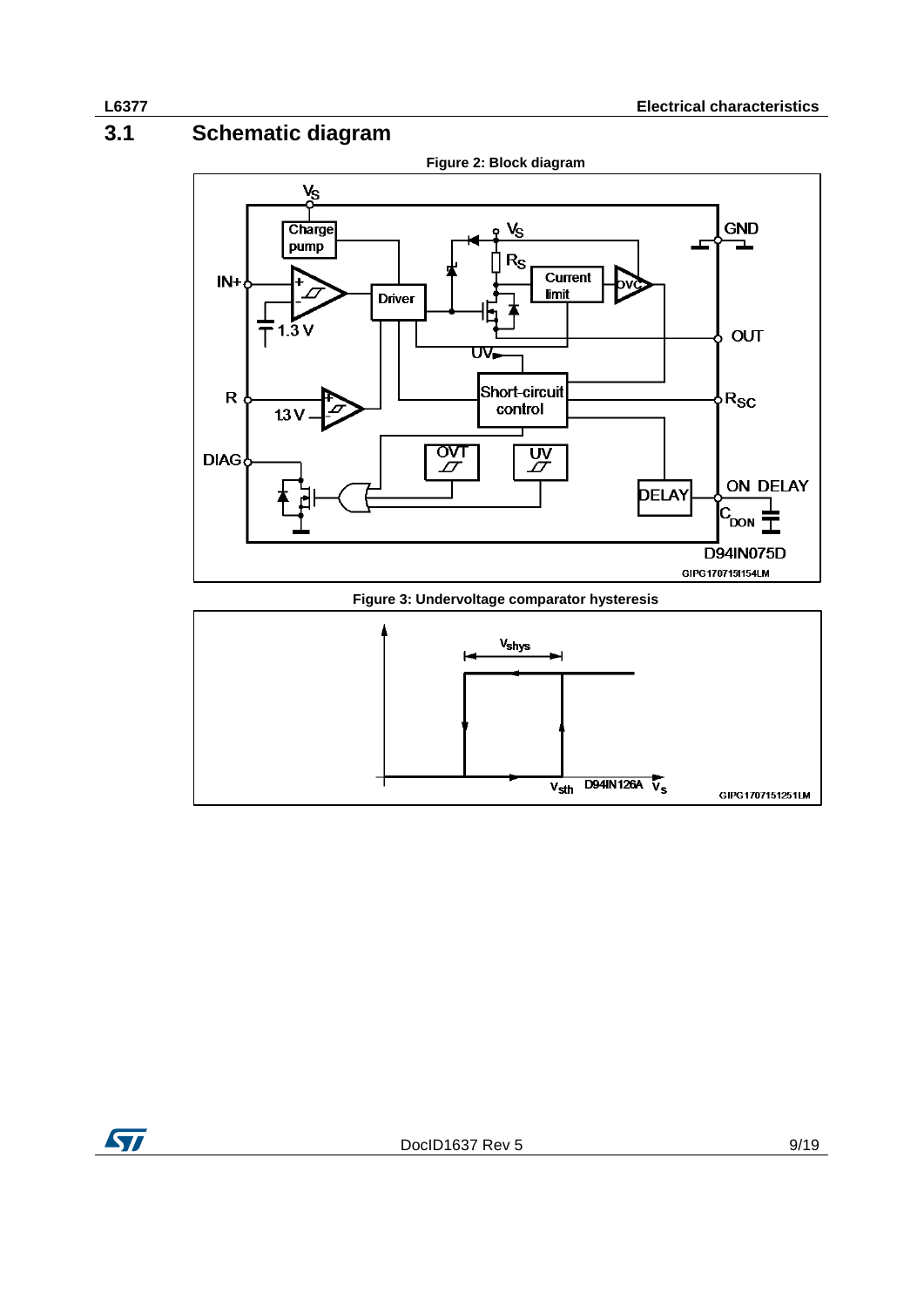<span id="page-9-3"></span>

10%

**D94IN127A** 

### **3.2 Input section**

<span id="page-9-0"></span>An input and asynchronous reset, TTL/CMOS compatible with wide voltage range and high noise immunity (thanks to a built-in hysteresis) is available.

#### **3.3 Overtemperature protection**

10%

<span id="page-9-1"></span>An on-chip overtemperature protection provides an excellent protection of the device in extreme conditions. Whenever the temperature, measured on a central portion of the chip, exceeds  $T_{\text{max}} = 150 \text{ °C}$  (typical value) the device shuts down, and the DIAG output goes low. Normal operation is resumed as the chip temperature (normally after few seconds) falls below  $T_{\text{max}}-T_{\text{hvs}} = 130 \text{ °C}$  (typical value). The hysteresis avoids that an intermittent behavior occurs.

### **3.4 Undervoltage protection**

<span id="page-9-2"></span>The supply voltage operates correctly in a range from 8 to 35 V. Below 8 V the overall system has to be considered not reliable. To avoid any misfunctioning, the supply voltage is continuously monitored to provide an undervoltage protection. As  $V_s$  falls below  $V_{\text{sth}}$ - $V_{\text{shvs}}$ (typically 7.5 V, see *[Figure 4: "Switching waveforms"](#page-9-3)* ) the output power MOSFET switches off and DIAG output goes low. Normal operation is resumed as soon as  $V_s$  exceeds  $V_{\text{sth}}$ . The hysteretic behaviour prevents intermittent operation at low supply voltage.



GIPG1707151253LM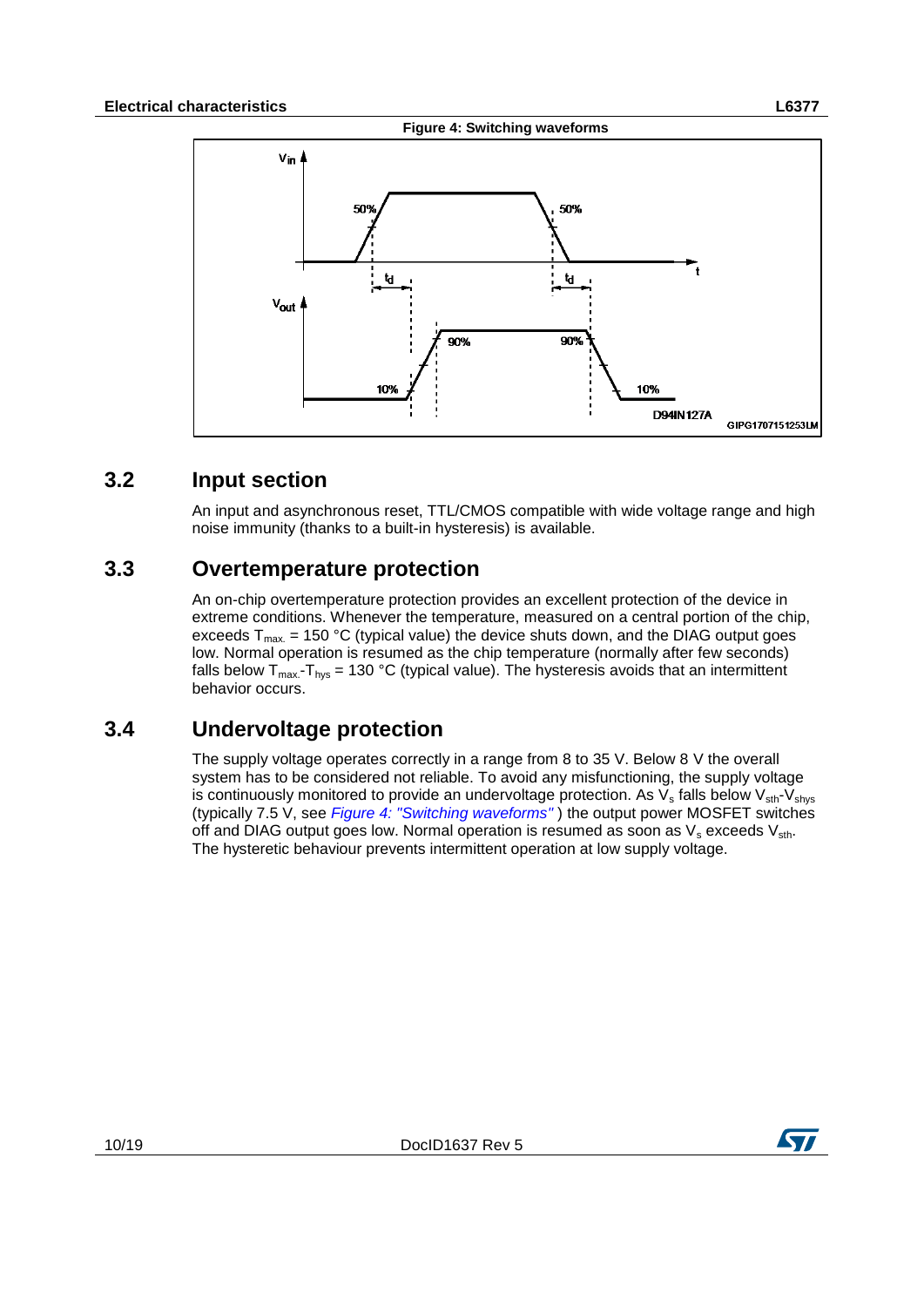# **4 Overcurrent operation**

<span id="page-10-0"></span>In order to implement a short-circuit protection, the output power MOSFET is driven to linear mode to limit the output current to the  $I_{SC}$  value. This  $I_{SC}$  limit is externally set by an external 1/4 W resistor connected from  $R_{SC}$  pin and GND. The value of the resistor must be chosen according to the following formula:

#### **Equation 1:**

 $I_{\text{sc}}$  (A) = 5/ $R_{\text{SC}}$  (kohm) with  $5 < R_{\text{SC}} < 30$  (kohm).

Concerning  $R_{SC}$  < 5 (kohm)  $I_{SC}$  is limited to  $I_{SC}$  = 1.1 A (typical value).

This condition (current limited to the  $I_{SC}$  value) lasts for a  $T_{ON}$  time interval, that can be set by a capacitor  $(C_{DOM})$  connected to the ON DELAY pin according to the following formula:

#### **Equation 2:**

 $t_{ON}$  = 1.28 µsec/pF for 50 pF <  $C_{DOM}$  < 2 nF

After the t<sub>ON</sub> interval has expired the output power MOSFET switches off for the t<sub>OFF</sub> time interval:

#### **Equation 3:**

 $t_{OFF} = 64 \cdot t_{ON}$ .



<span id="page-10-1"></span>

When the t<sub>OFF</sub> interval has expired, the output power MOSFET switches on. In this manner two conditions may occur:

- the overload is still present. In this case, the output power MOSFET is again driven to linear mode (limiting the output current to  $I_{SC}$ ) for another  $t_{ON}$ , starting a new cycle
- the overload condition is removed, and the output power MOSFET is no longer driven to linear mode

Please, see the DIAG pin (see *[Figure 5: "Short-circuit operation waveforms"](#page-10-1)* ). This unique feature is called short-circuit protection and it ensures a very safe operation even in permanent overload conditions. Note that, the choice of the most appropriate value for the  $t_{ON}$  interval (the value of the  $C_{DOM}$  capacitor), a delay (the  $t_{ON}$  itself) prevents a misleading short-circuit information is presented on the DIAG output, when capacitive loads are driven

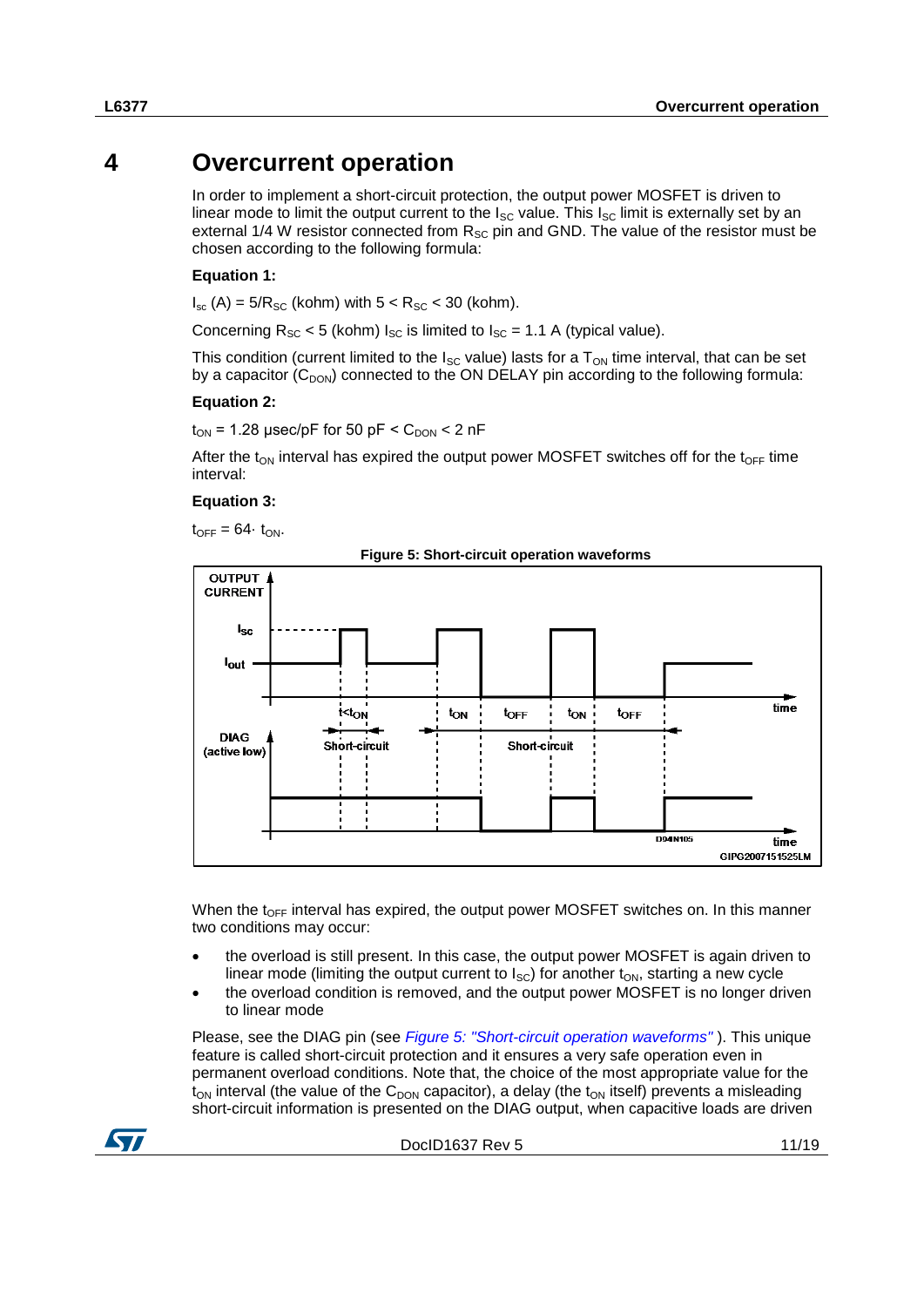or incandescent lamp (a cold filament has a very low resistive value). The non-dissipative short-circuit protection can be disabled (keeping  $t_{ON} = 0$  but with the output current still limited to  $I_{SC}$ , and diagnostic disabled) simply shorting to ground the ON DELAY pin.

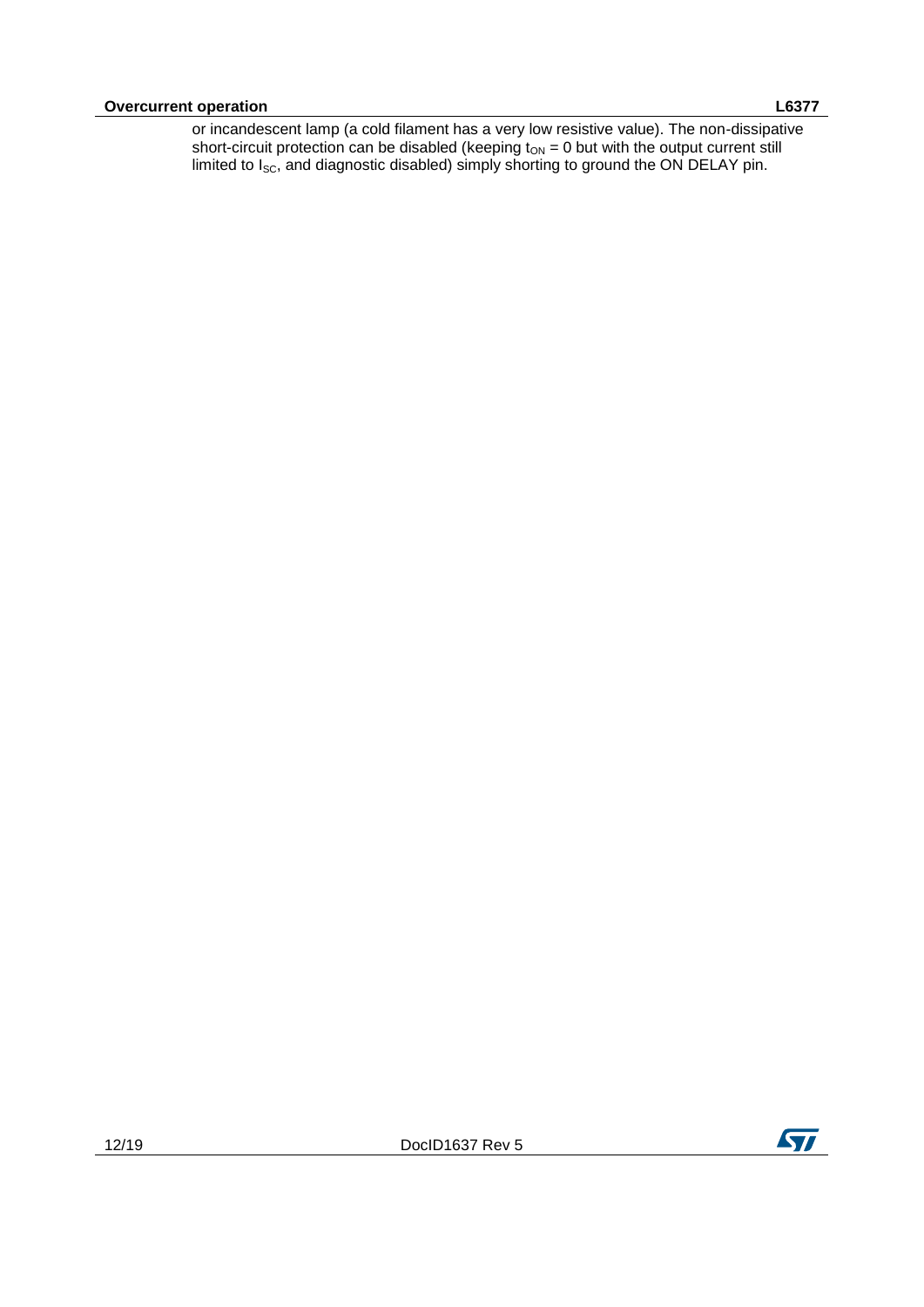# **5 Demagnetization of inductive loads**

<span id="page-12-0"></span>The L6377 has an internal clamping Zener diode, which demagnetises inductive loads. Note that the limitation comes from the peak power that the package can handle. Attention must be paid to a proper thermal design of the board. If load current or inductive value are too big, the peak power dissipation is too high, an external Zener plus diode can perform a demagnetisation versus ground or versus V<sup>s</sup> (see *[Figure 5: "Short-circuit operation](#page-10-1)  [waveforms"](#page-10-1)* and *[Figure 6: "Input comparator hysteresis"](#page-12-1)*). The breakdown voltage of the external Zener diode must be chosen considering the internal clamping voltage  $(V_{cl})$  and the supply voltage  $(V_s)$  according to:

#### **Equation 4:**

 $V_z < V_{\text{cl(min.)}} - V_{\text{s(max.)}}$ 

for demagnetisation versus ground or

#### **Equation 5:**

 $V_{\text{s(max)}} < V_{z} < V_{\text{cl(min)}}$ 

for demagnetisation versus  $V_s$ .



<span id="page-12-1"></span>

**Figure 7: External demagnetisation circuit (versus ground)**

<span id="page-12-2"></span>

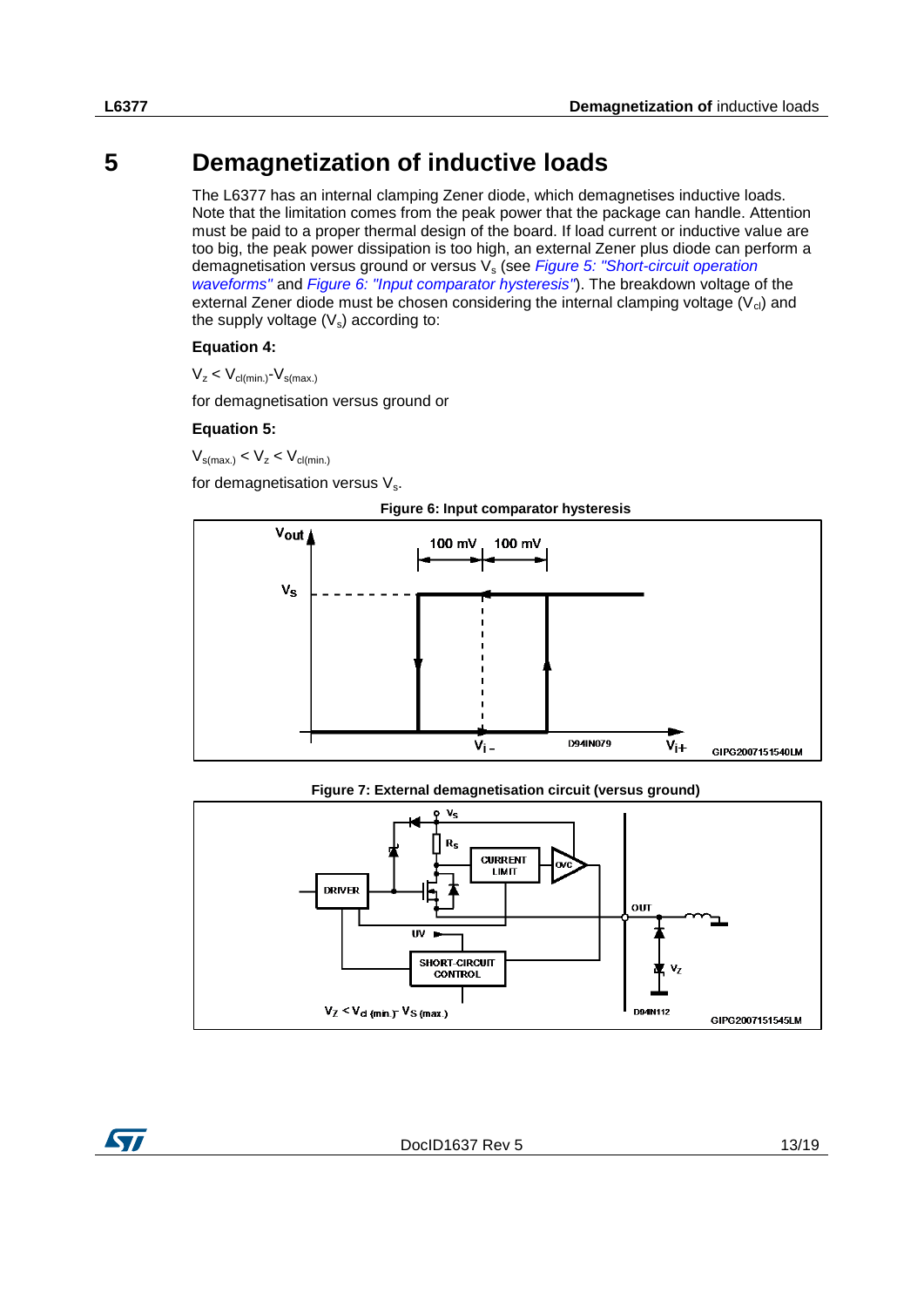<span id="page-13-0"></span>

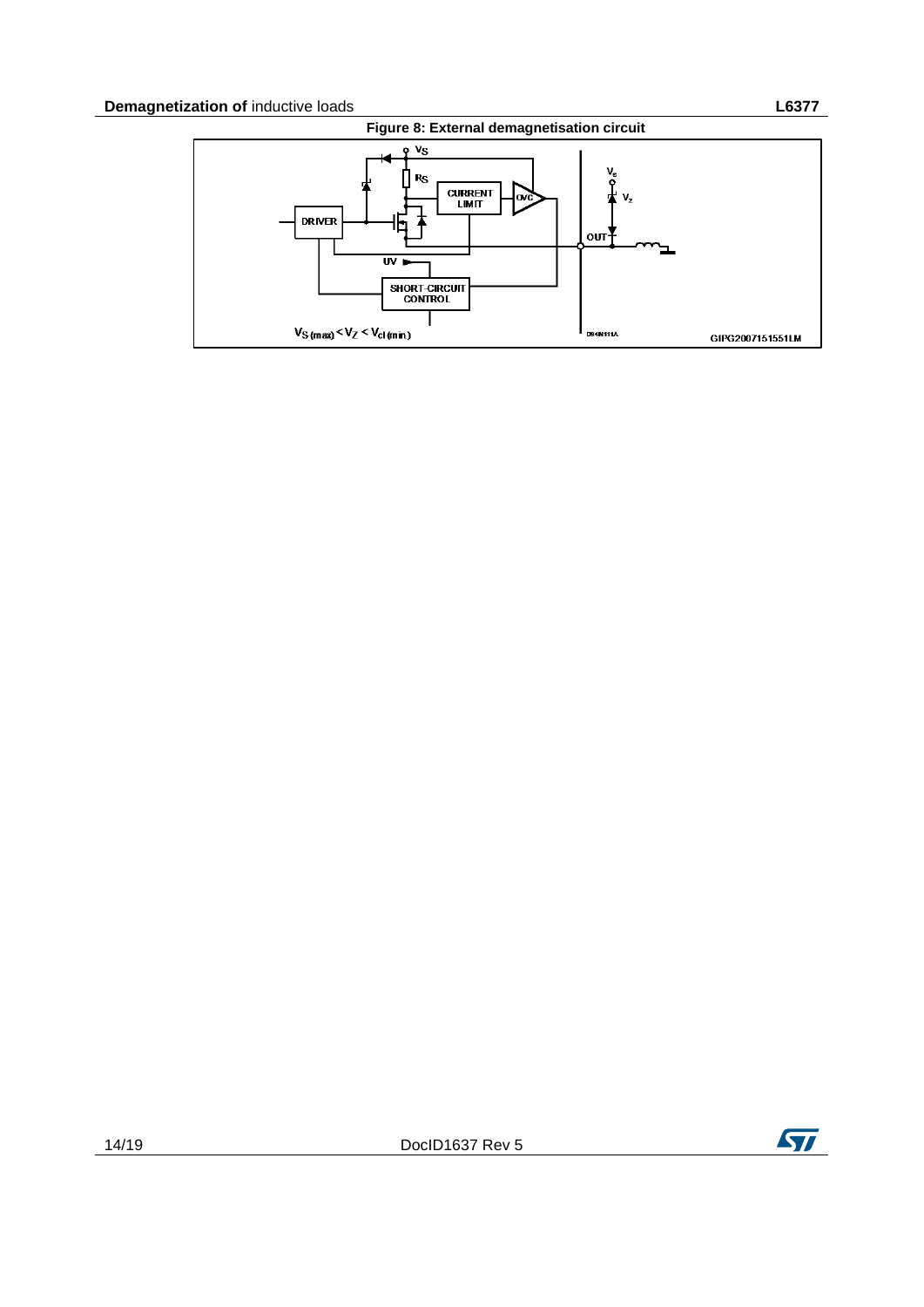# **6 Package information**

<span id="page-14-0"></span>In order to meet environmental requirements, ST offers these devices in different grades of ECOPACK<sup>®</sup> packages, depending on their level of environmental compliance. ECOPACK<sup>®</sup> specifications, grade definitions and product status are available at: *www.st.com*. ECOPACK® is an ST trademark.

## **6.1 SO-14L package information**

<span id="page-14-3"></span><span id="page-14-1"></span>

**Figure 9: SO-14L package outline**

<span id="page-14-2"></span>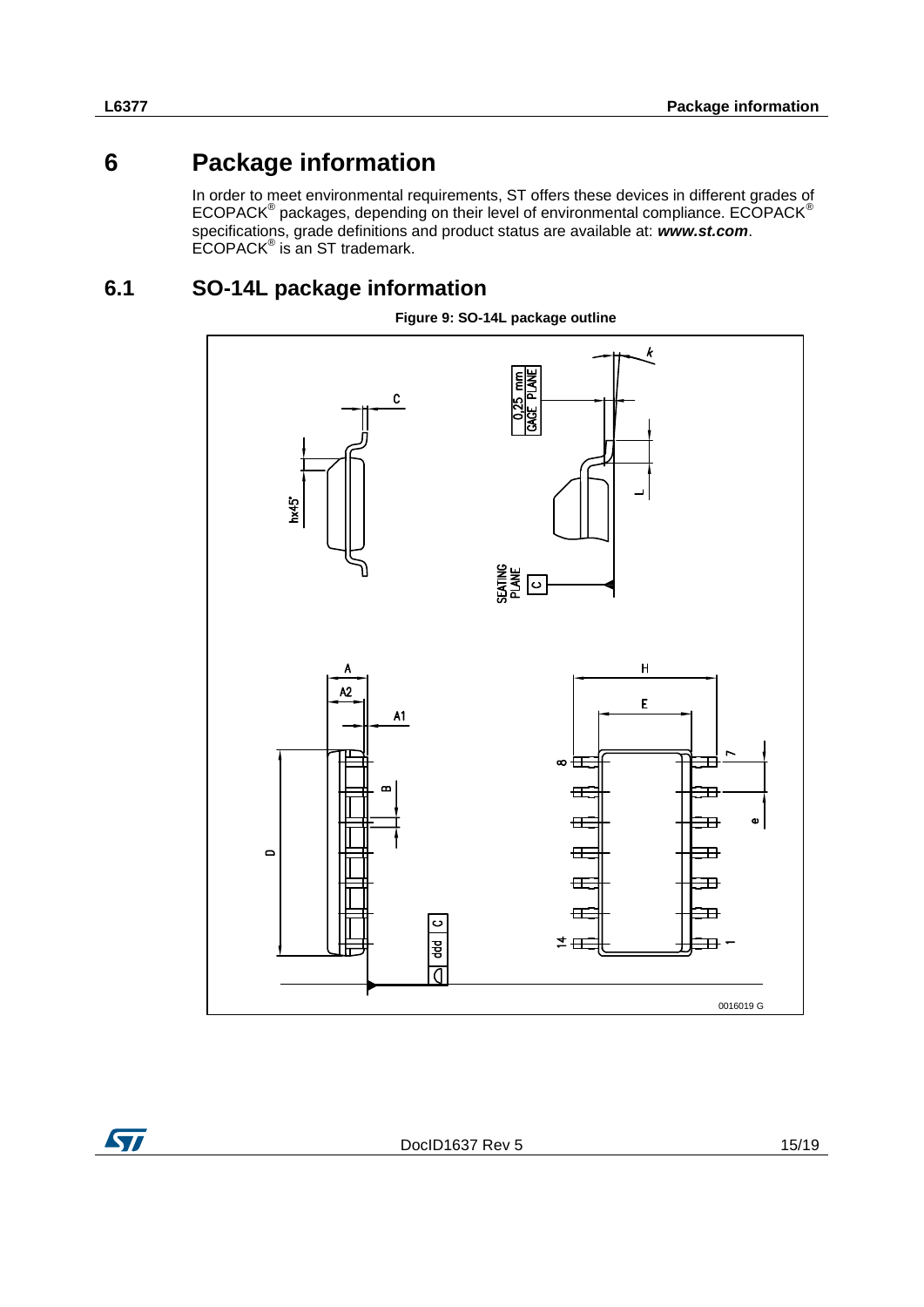#### **Package information L6377**

| Table 6. 30-14L package mechanical data |             |      |      |  |  |
|-----------------------------------------|-------------|------|------|--|--|
| Dim.                                    | mm          |      |      |  |  |
|                                         | Min.        | Typ. | Max. |  |  |
| A                                       | 1.35        |      | 1.75 |  |  |
| A1                                      | 0.10        |      | 0.25 |  |  |
| A2                                      | 1.10        | 3.30 | 1.65 |  |  |
| B                                       | 0.19        |      | 0.25 |  |  |
| $\mathsf C$                             | 1.14        | 1.52 | 1.78 |  |  |
| D                                       | 8.55        |      | 8.75 |  |  |
| $\mathsf E$                             | 3.80        |      | 4.00 |  |  |
| e                                       |             | 1.27 |      |  |  |
| H                                       | 5.80        |      | 6.20 |  |  |
| $\boldsymbol{\mathsf{h}}$               | 0.25        |      | 0.50 |  |  |
|                                         | 0.40        |      | 1.27 |  |  |
| k                                       | $\mathbf 0$ |      | 8    |  |  |
| ddd                                     |             |      | 0.10 |  |  |



Dimension D doesn't include mold flash, protrusions or gate burrs, which do not exceed 0.15 mm per side.

<span id="page-15-0"></span>

Drawing dimensions include single and matrix versions.

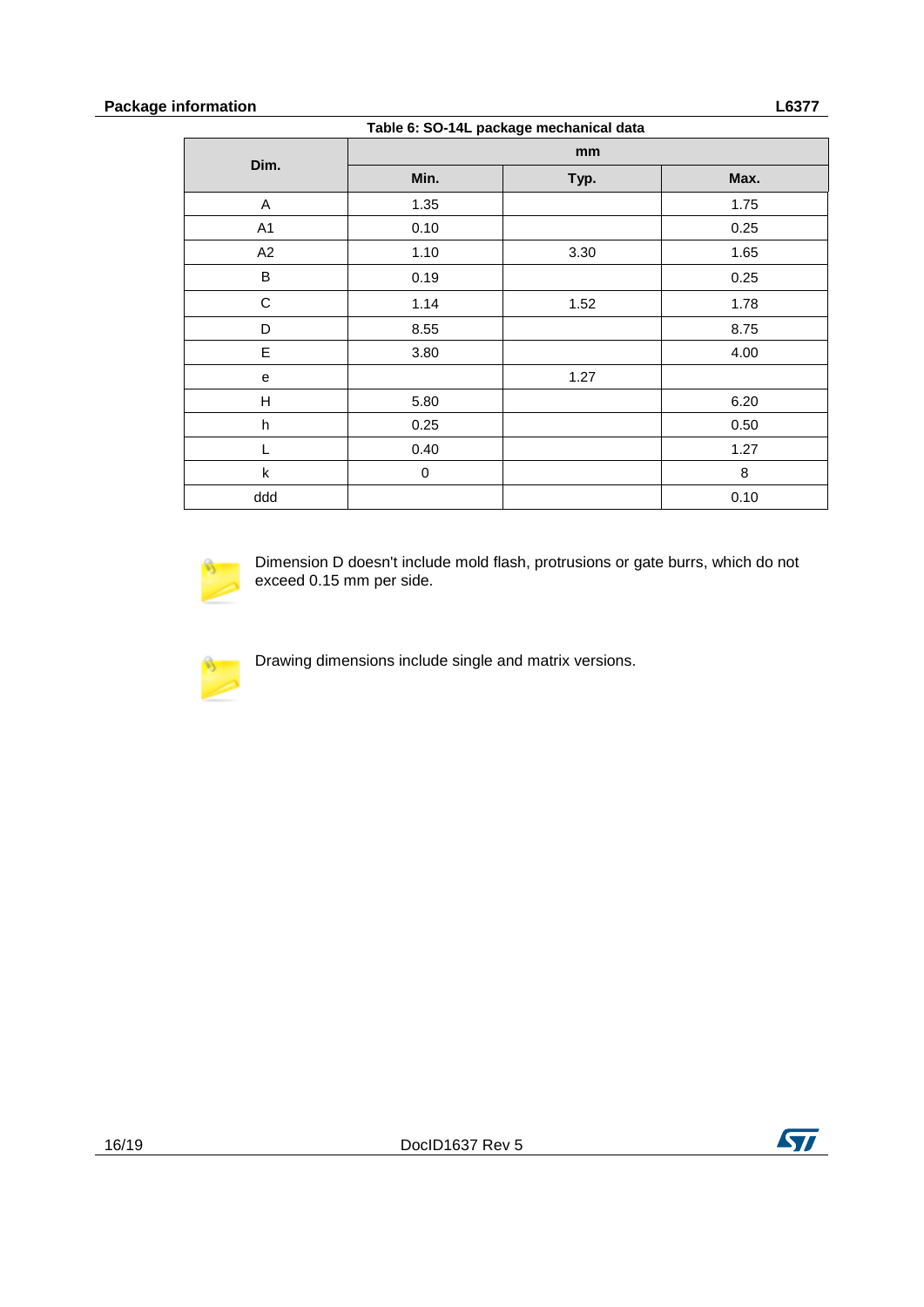**Figure 10: SO-14L recommended footprint outline**



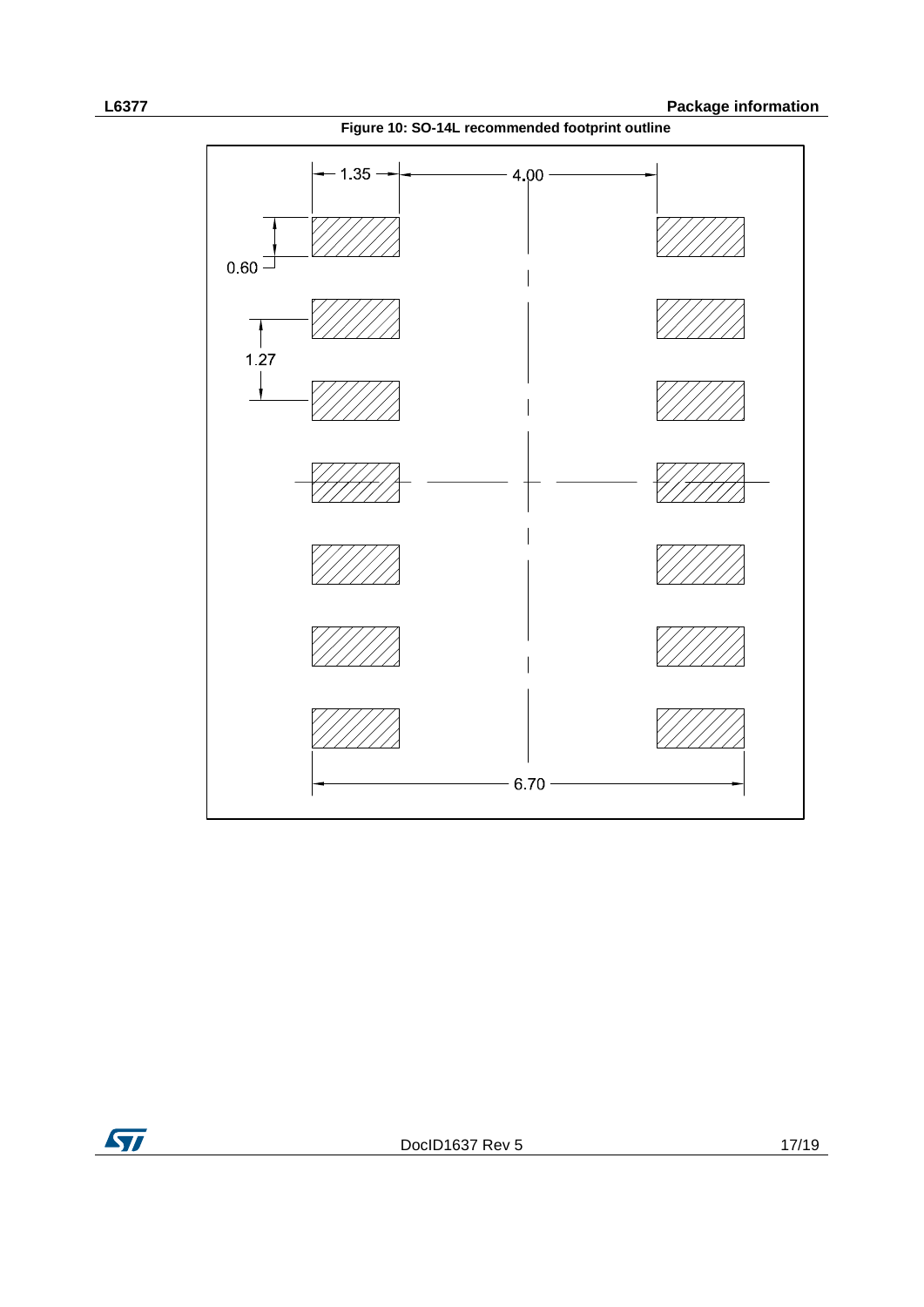# **7 Revision history**

**Table 7: Document revision history**

<span id="page-17-1"></span><span id="page-17-0"></span>

| Date        | <b>Revision</b> | <b>Changes</b>                                                                                  |
|-------------|-----------------|-------------------------------------------------------------------------------------------------|
| 17-Aug-2001 |                 | Initial release.                                                                                |
| 19-Apr-2005 | 2               | Changed style sheet                                                                             |
| 22-Jun-2007 | 3               | Changed style sheet                                                                             |
| 25-Feb-2008 | 4               | Removed obsolete package DIP-14                                                                 |
| 24-Jul-2015 | 5               | Updated $I_{\text{RESET}}$ and $V_{\text{RESET}}$ parameter in the table of maximum<br>ratings. |